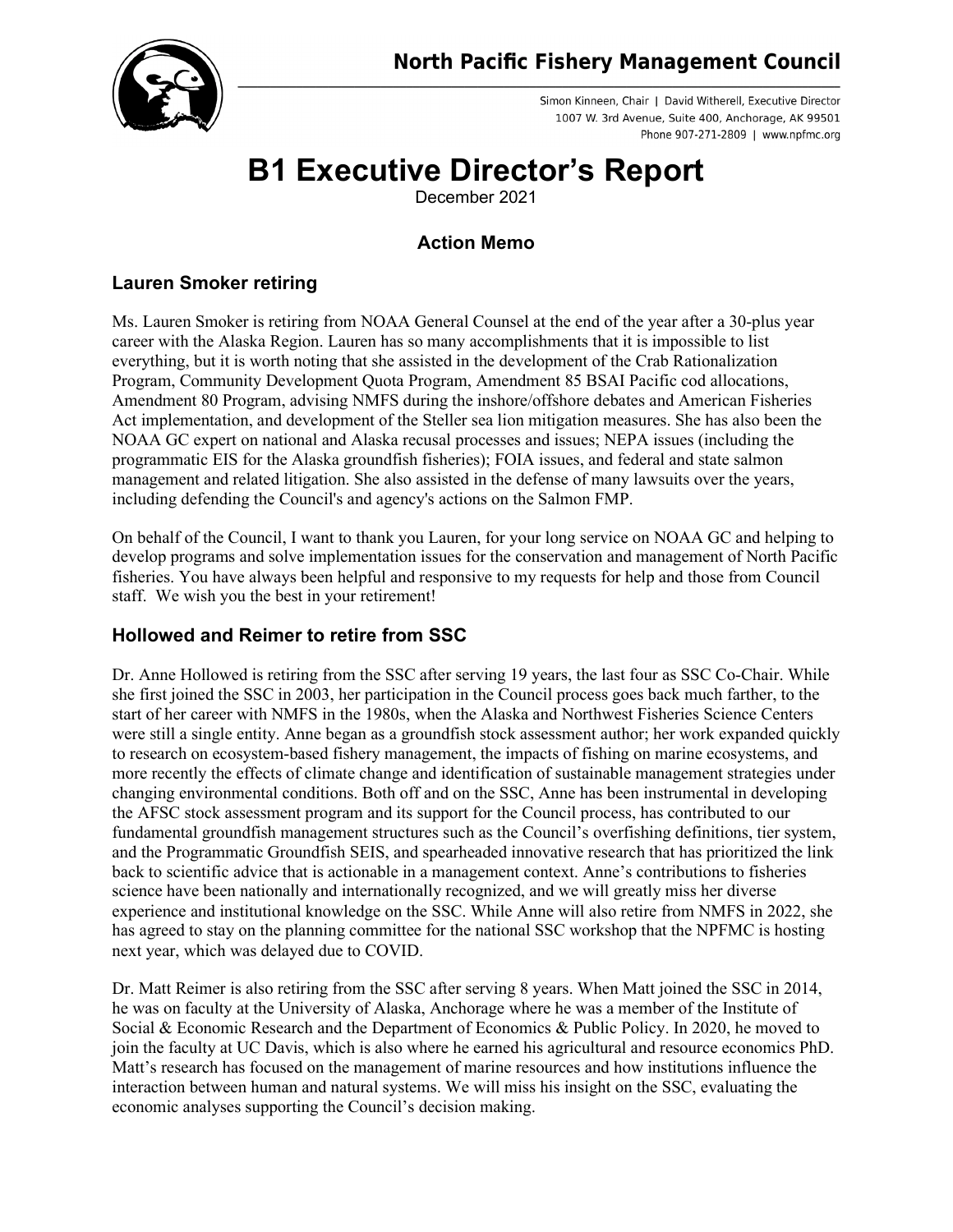Thank you both for your long service on the SSC, and we wish you the best in your future endeavors!

## **SSC and AP appointments**

The Council will review nominations for SSC and AP during Executive Session and the Chair will announce these appointments at the end of the meeting. Note that Advisory Panel members Craig Lowenberg and Joel Peterson have served three full 3-years terms, and are thus not eligible for reappointment. Additionally, John Gruver has not put in for reappointment after serving 9 years, including 2 full terms followed by three 1-year special appointments. John Scoblic, Erik Velsko, and Marissa Wilson have also announced that they are also stepping down from the AP at the end of the year. Thank you, Craig, Joel, John, John, Marissa, and Erik for your service and contributions to the AP. Best wishes to you and I hope you stay involved in the Council process!

#### **NOAA Requesting Comments on the St. George Unangan Heritage National Marine Sanctuary**

NOAA's Office of National Marine Sanctuaries is [initiating a review](https://www.federalregister.gov/documents/2021/11/17/2021-24998/review-of-nomination-for-st-george-unangan-heritage-national-marine-sanctuary) of the St. George Unangan Heritage National Marine Sanctuary nomination, set to expire on January 27, 2022. Because NOAA has not initiated a designation process for the site, the regulations require us to evaluate the site prior to reaching the five-year mark. The purpose of the [five-year review i](https://www.federalregister.gov/documents/2019/11/13/2019-24577/clarification-of-procedures-for-the-sanctuary-nomination-process)s to determine if the nomination remains accurate, relevant and responsive to the 11 criteria (4 on national significance and 7 on management considerations). The criteria are listed in 15 [CFR](https://www.federalregister.gov/select-citation/2019/11/13/15-CFR-922) part 922, subpart B as follows:

*National significance criteria.* The Director will consider the following in determining if a nominated area is of special national significance:

(1) The area's natural resources and ecological qualities are of special significance and contribute to: Biological productivity or diversity; maintenance or enhancement of ecosystem structure and function; maintenance of ecologically or commercially important species or species assemblages; maintenance or enhancement of critical habitat, representative biogeographic assemblages, or both; or maintenance or enhancement of connectivity to other ecologically significant resources. (2) The area contains submerged maritime heritage resources of special historical, cultural, or archaeological significance, that: Individually or collectively are consistent with the criteria of eligibility or listing on the National Register of Historic Places; have met or which would meet the criteria for designation as a National Historic Landmark; or have special or sacred meaning to the indigenous people of the region or nation.

(3) The area supports present and potential economic uses, such as: Tourism; commercial and recreational fishing; subsistence and traditional uses; diving; and other recreational uses that depend on conservation and management of the area's resources.

(4) The publicly-derived benefits of the area, such as aesthetic value, public recreation, and access to places depend on conservation and management of the area's resources.

*Management considerations.* The Director will consider the following in determining the manageability of a nominated area:

(1) The area provides or enhances opportunities for research in marine science, including marine archaeology.

(2) The area provides or enhances opportunities for education, including the understanding and appreciation of the marine and Great Lakes environments.

(3) Adverse impacts from current or future uses and activities threaten the area's significance, values, qualities, and resources.

(4) A national marine sanctuary would provide unique conservation and management value for this area that also have beneficial values for adjacent areas.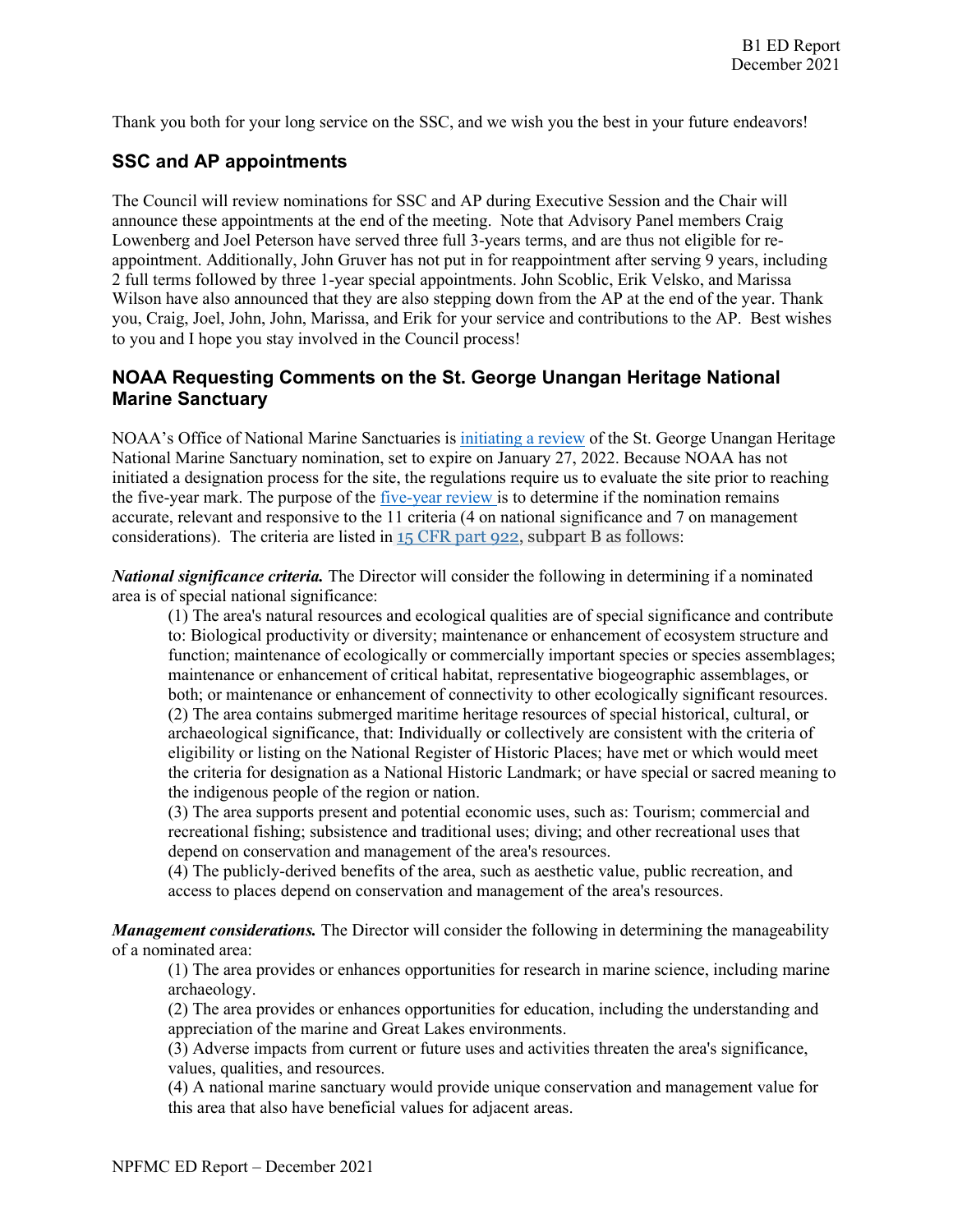(5) The existing regulatory and management authorities for the area could be supplemented or complemented to meet the conservation and management goals for the area.

(6) There are commitments or possible commitments for partnerships opportunities such as cost sharing, office space or exhibit space, vessel time, or other collaborations to aid conservation or management programs for the area.

(7) There is community-based support for the nomination expressed by a broad range of interests, such as: Individuals or locally-based groups (e.g., friends of group, chamber of commerce); local, tribal, state, or national agencies; elected officials; or topic-based stakeholder groups, at the local, regional or national level (e.g., a local chapter of an environmental organization, a regionallybased fishing group, a national-level recreation or tourism organization, academia or sciencebased group, or an industry association).

NOAA has consulted with the nominating party and is now seeking public comments to gather new or updated information. Comments are due on or before December 17, 2021. The Office of National Marine Sanctuaries will then determine if the St. George Unangan Heritage National Marine Sanctuary nomination will remain in the inventory for an additional five years. A summary of the nomination is here: [https://nmsnominate.blob.core.windows.net/nominate-prod/media/documents/2021-st-george](https://nmsnominate.blob.core.windows.net/nominate-prod/media/documents/2021-st-george-unangan-heritage-nms-nomination.pdf)[unangan-heritage-nms-nomination.pdf.](https://nmsnominate.blob.core.windows.net/nominate-prod/media/documents/2021-st-george-unangan-heritage-nms-nomination.pdf) The nomination documents for this sanctuary, NOAA's response, and the 5-year review response from the nominator can be found here: https://nominate.noaa.gov/nominations/

For more information about the nomination or five-year review process for St. George, visit [nominate.noaa.gov/5-year-review.html.](http://nominate.noaa.gov/5-year-review.html) Th[e Federal Register link](https://www.federalregister.gov/documents/2021/11/17/2021-24998/review-of-nomination-for-st-george-unangan-heritage-national-marine-sanctuary) explains the different methods to provide comments. The Council's 2016 letter on the nomination for the St. George Unangan Heritage National Marine Sanctuary can be found here: [https://www.npfmc.org/wp](https://www.npfmc.org/wp-content/PDFdocuments/CM/2016/102016/10Oct_Durosltr_StGeorgeSanctuaryNomination.pdf)[content/PDFdocuments/CM/2016/102016/10Oct\\_Durosltr\\_StGeorgeSanctuaryNomination.pdf](https://www.npfmc.org/wp-content/PDFdocuments/CM/2016/102016/10Oct_Durosltr_StGeorgeSanctuaryNomination.pdf)

# **NOAA Requesting Comments on the 30 by 30 Initiative**

On January 27, President Biden issued Executive Order 14008 on *Tackling the Climate Crisis at Home and Abroad*. Section 216(a) directed "the Secretary of the Interior, in consultation with the Secretary of Agriculture, the Secretary of Commerce, the Chair of the Council on Environmental Quality (CEQ), and the heads of other relevant agencies to produce a report to the National Climate Task Force that recommends steps for conserving at least 30% of U.S. lands and waters by 2030." It also directs NOAA, among other federal agencies, to "solicit input from state, local, Tribal, and territorial officials, agricultural and forest landowners, fishermen, and other key stakeholders in identifying strategies that will encourage broad participation in [this] goal."

On October 29, NOAA announced an opportunity for the public to share input on ways NOAA can [advance the goals and recommendations in the report on "Conserving and Restoring America the](https://www.noaa.gov/news-release/noaa-opens-public-comment-period-on-america-beautiful-initiative)  [Beautiful".](https://www.noaa.gov/news-release/noaa-opens-public-comment-period-on-america-beautiful-initiative) The public comment period will be open for 60 days, through December 28, 2021. Instructions on how to submit a comment, as well as the specific topics on which NOAA is seeking input, [are available here.](https://www.federalregister.gov/documents/2021/10/29/2021-23590/request-for-information-on-noaa-actions-to-advance-the-goals-and-recommendations-in-the-report-on) For additional information, visit [https://www.noaa.gov/america-the-beautiful.](https://www.noaa.gov/america-the-beautiful)

The Council may want to provide comments and attach the conservation areas table that was posted to E-1 in October (OECM Update). I have provided some notes under each of the specific topics that could serve as a starting point for the Council comments (see attached draft).

The Council's previous comment letter is here: [https://www.npfmc.org/wp](https://www.npfmc.org/wp-content/PDFdocuments/CM/2021/032421/032421_NPFMCcomment_EO14008Section216.pdf)[content/PDFdocuments/CM/2021/032421/032421\\_NPFMCcomment\\_EO14008Section216.pdf](https://www.npfmc.org/wp-content/PDFdocuments/CM/2021/032421/032421_NPFMCcomment_EO14008Section216.pdf)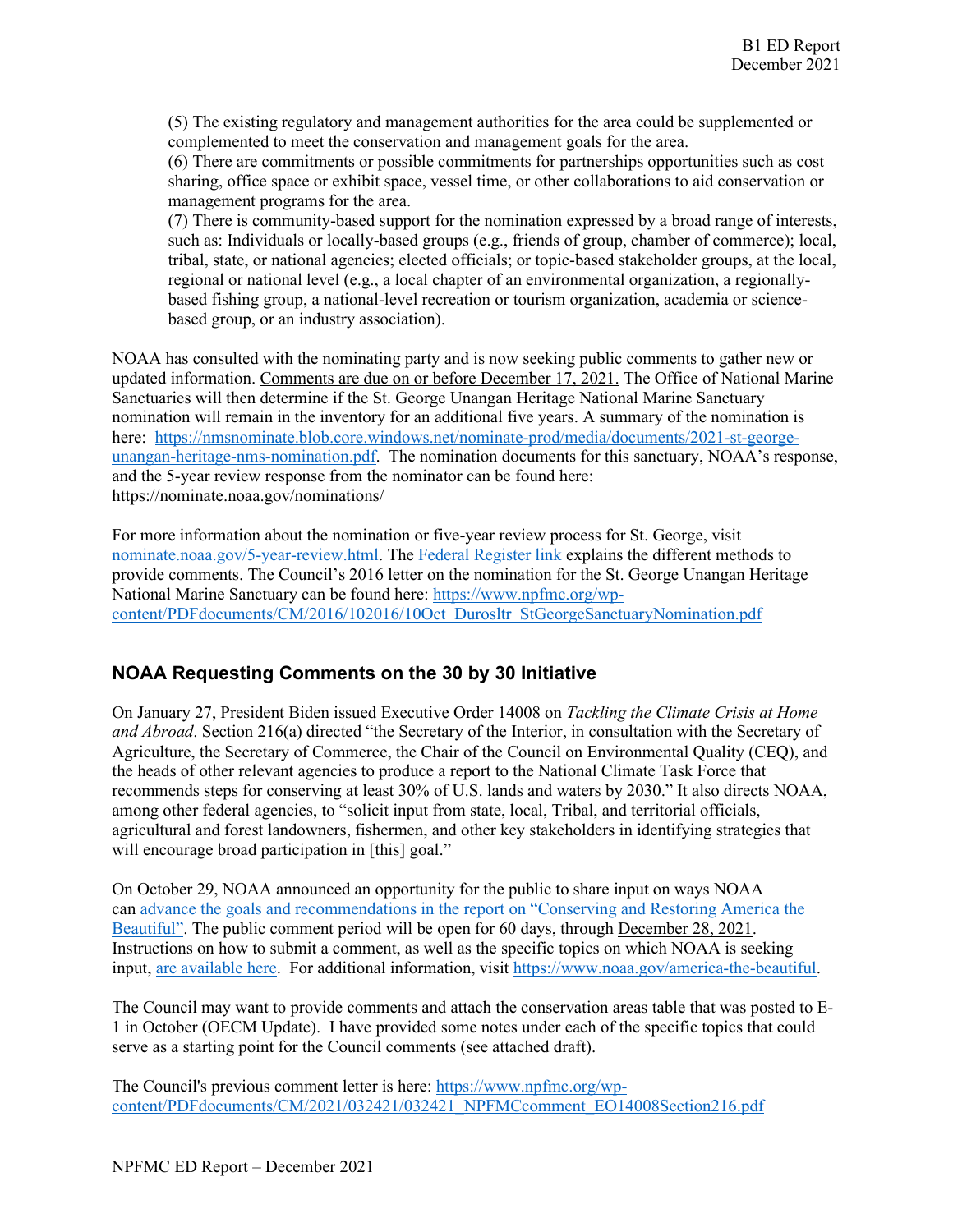## **Council Written Comment Policy**

At every meeting, staff reports publicly to the Council on any comments removed from the commenting system, and the rationale for removal, so that we can monitor and revise the process as needed to address unanticipated events. The December meeting comment period was open for 16 days, from November 15 to November 30.

No submitted comments were removed.

#### **Recent Staff and Council member activities**

- On October 19, Kenny Downs participated in the AOOS Board of Directors meeting and reported on Council issues of overlap with AOOS, including climate-related declines and potential climate resilience approaches, and how these solutions and approaches may drive Council agenda and priorities in the future.
- Sara Cleaver, Kate Haapala, and Anna Henry participated in NMFS NEPA training classes October 26-28.
- Sara Cleaver, Anna Henry, and Jon McCracken attended a webinar "Achieving 30x30 for Our Coasts, Oceans, and Communities Conference" hosted by Coastal Quest on November 9-10. You can watch the conference here:<https://www.coastal-quest.org/conferences/30x30conference/>
- On November 15, I gave a presentation on bycatch management to the Alaska House Fisheries Committee. Mr.Vincent-Lang and Mr. Merrill also provided presentations, available here: [http://www.akleg.gov/basis/Meeting/Detail?Meeting=HFSH%202021-11-](http://www.akleg.gov/basis/Meeting/Detail?Meeting=HFSH%202021-11-15%2010:00:00#tab4_4) [15%2010:00:00#tab4\\_4](http://www.akleg.gov/basis/Meeting/Detail?Meeting=HFSH%202021-11-15%2010:00:00#tab4_4)

#### **Cultural Awareness Training**

Council staff participated in a virtual, two-day cultural awareness training, "Alaska Native Governance & Protocols," hosted by First Alaskans Institute (FAI) on November 4 and 5, 2021. The training covered Alaska Native cultural worldviews, governance structures, Tribal sovereignty, and other laws affecting everyday life for Alaska Native Tribes and their members. The training was a mix of a lecture setting, breakout sessions, and FAI provided an anonymous survey portal for staff to ask questions throughout our time together. Staff had a very positive experience and recommends the Council also participate in this training from FAI. Dr. Haapala is currently coordinating with FAI staff to understand their availability to host the Council in a training early in 2022.

#### **Committee Meetings**

• The Halibut Charter Committee met on October 26-27 and again on Monday, December 6 to review and recommend management measures for the 2022 charter fisheries in area 2C and 3A. The committee report will be provided under Agenda Item C-1.

#### **Meetings this Week**

The Council will meet in Executive Session on Wednesday, December 8 at 3 pm to discuss SSC and AP appointments, other committee appointments, receive a report on the biennial financial audit, and discuss other administrative matters.